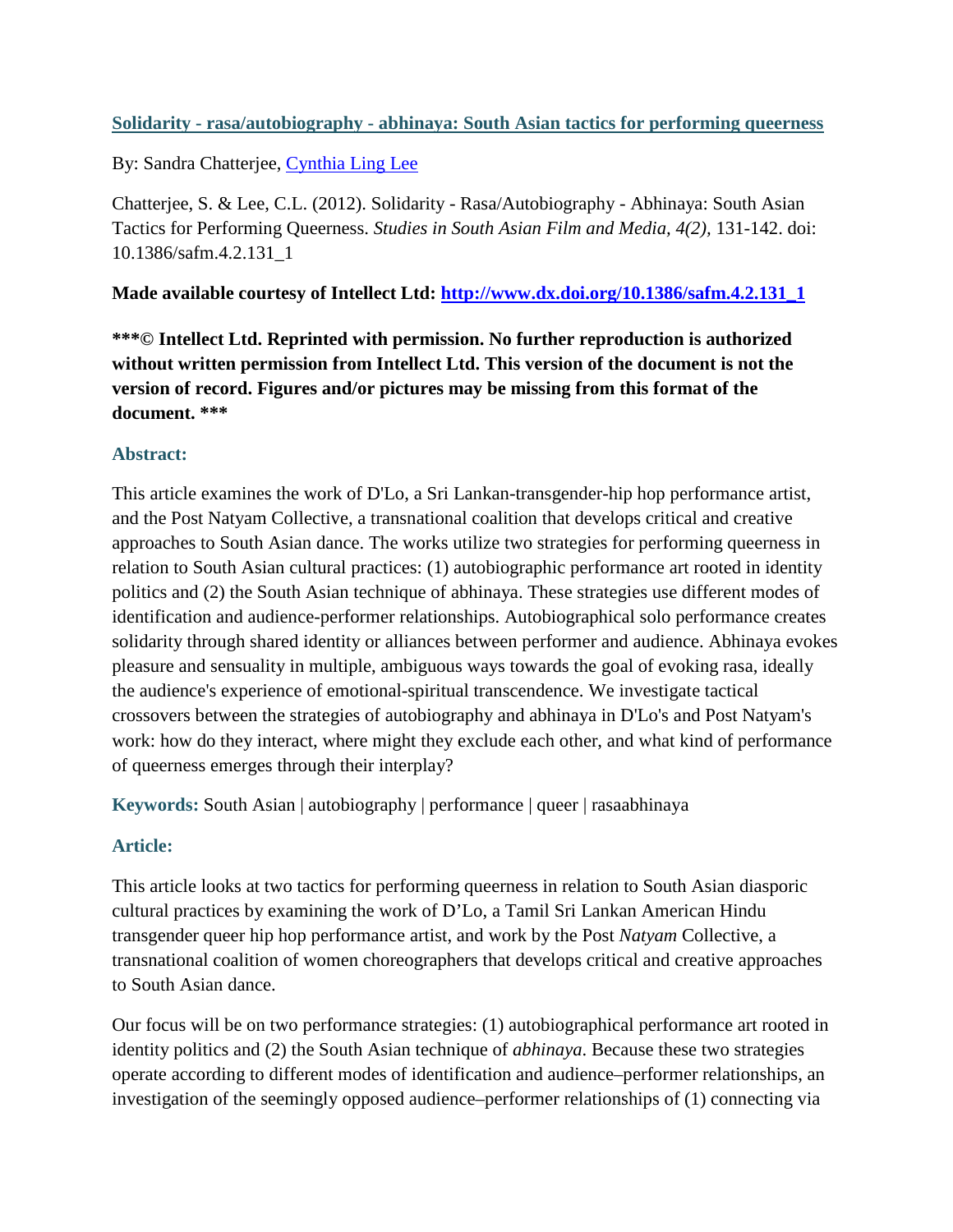shared identity constructions and (2) jointly producing the emotional-aesthetic experience of *rasa* forms an important part of our analysis. This article will explore possible crossovers between autobiography and *abhinaya*: how do they interact, where might they exclude each other, and what kind of performance of queerness emerges through their interplay?

# **Queerness and queering**

But first we would like to address what we mean when we say 'queer'.<sup>1</sup> In contrast to LGBT, which requires members to explicitly self-identify as lesbian, gay, bisexual or transexual/transgender, '[q]ueer is by definition *whatever* is at odds with the normal, the legitimate, the dominant' (David Halperin, as quoted by Hall 2003: 67). We find the openness of the term 'queer' useful for a South Asian context, for the 'identity categories of sexuality originating in late 19th century Europe' (Vanita 2002: 1) translate uneasily into postcolonial contexts and their diasporas.

As choreographer-theorists, 'queering' histories and canonical theories allows us to tactically reappropriate hegemonic discourses. In the realm of dance, we see any embodied performance that opens up possibilities for eroticism, sexuality and gender outside of heteronormative patriarchal structures as potentially queer. As choreographer Keith Hennessy and curator Julie Phelps articulate in their call for artists for *TOO MUCH! A Queer Marathon*, 'queer [can be] an aesthetic, and tactic'; it is not necessarily limited to an expression of 'personal identity' (2010).

This raises one of the central questions for our article: what is the relationship between queer autobiographical performance and erotic *abhinaya*, between a performer–audience connection based on shared identity constructions and one based on sharing the transcendent emotionalaesthetic pleasure of *rasa*? *Rasa* refers to aesthetic emotion and literally means 'juice': ideally it is the audience's experience of emotional and spiritual transcendence when witnessing a work of art. In *abhinaya*, usually associated with 'traditional' South Asian performance, performers work towards the possibility of *rasa* through interpreting poetic texts, often erotic in nature. They embody familiar, often mythological characters and avoid staging their personal identities. However, in autobiographical performance, the personal serves as a lens into the political. In Lacanian fashion, the audience is invited to identify with the performer ('Ah, this is my story too!') or, in an Althusserian framework, audience members may be hailed by the performer's narrative. This creates a sense of community often predicated on shared identity and experience.

# *Rasa* **theory**

There are various, sometimes conflicting interpretations of *rasa* theory, with particular controversy around the issue of identification. In his article, 'Rasa and taste', Umberto Eco gives an overview of multiple commentators on *rasa* theory, following Bharata's eminent Sanskrit treatise, the *Natyashastra*, <sup>2</sup> and its canonical interpretation by Abhinavagupta. According to Eco's analysis, some modern interpreters of *rasa* theory 'presuppos[e] [a] sort of complete emotional identification between actor and character and spectator and actor', seeing parallels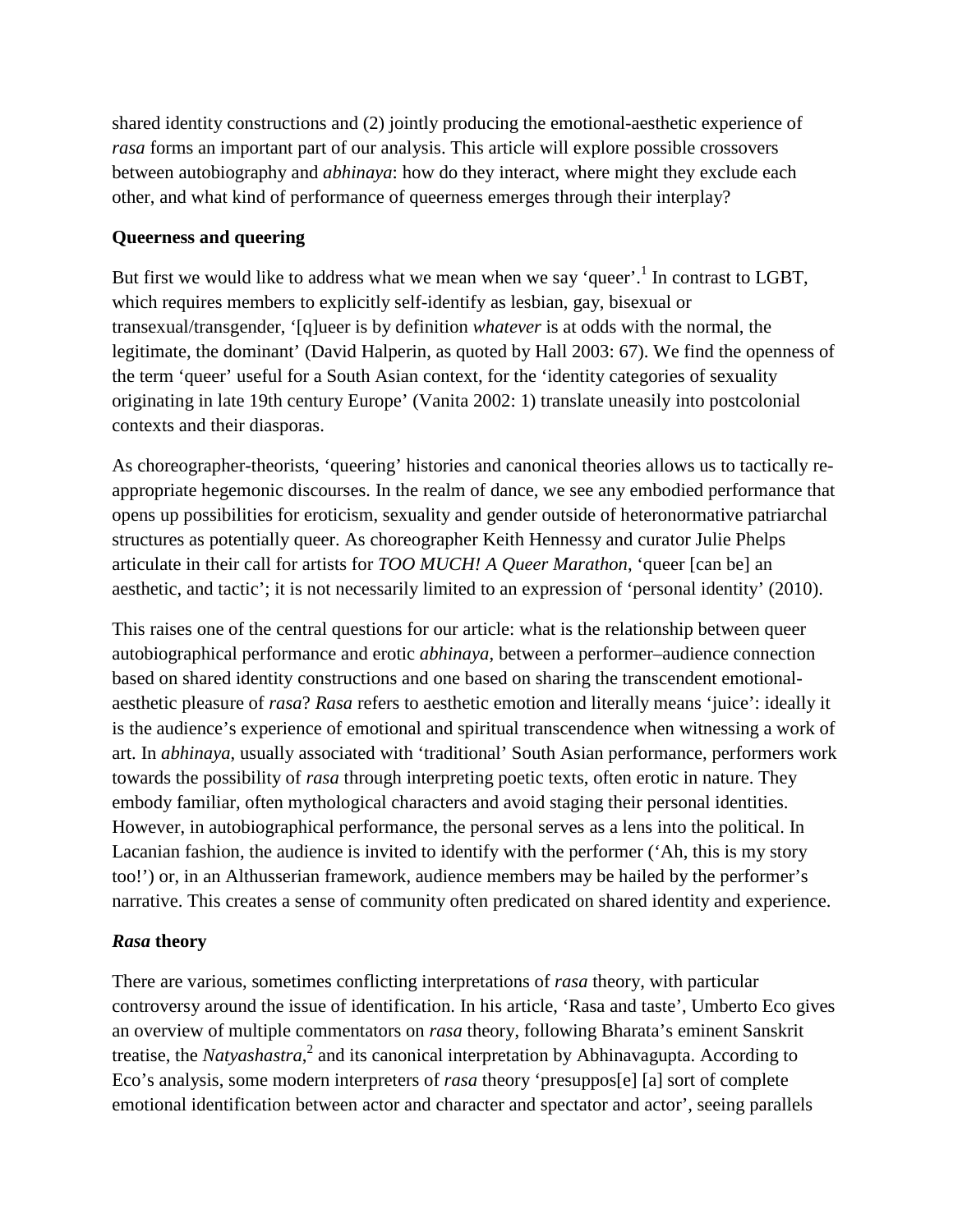between 'the techniques of the actor described by Bharata [and] Stanislavsky's method' (2007: 12). Eco further connects this interpretation of *rasa* to a 'homeopathic' sense of Aristotelian catharsis, wherein 'the spectator of a tragedy is genuinely seized by pity and terror, even to the point of paroxysm, so that in suffering these two passions he is purged of them, and emerges liberated by the tragic experience' (2007: 12). Other interpretations of *rasa* such as by Raniero Gnoli and Pravas Jivan Chaudhury seem closer to an 'allopathic' sense of catharsis, wherein 'the tragic text places us [the audience] at a distance from the passion that is represented, and we are liberated from passions not by experiencing them, but by appreciating the way in which they are represented' (Eco 2007: 12). Writers such as Uttara Coorlawala emphasize that emotional distance and aesthetic stylization are crucial for producing *rasa*, seeing parallels between the techniques of *rasa* and Brecht's alienation effect (2002: 63; Eco 2007: 12).

While there is disagreement regarding whether one should identify with the emotional content of the narrative, in all cases, the goal of a performance seems to be about going beyond personal identity, rather than establishing an identity. This seems to bear similar traits to identification as Diana Fuss articulates it in her book, *Identification Papers* (1995). Fuss writes that 'identification is a process that keeps identity at a distance, that prevents identity from ever approximating the status of an ontological given, even as it makes possible the formation of an *illusion* of identity as immediate, secure, totalizable' (1995: 2). In fact, one of the central claims of her book is that 'it is precisely identity that becomes problematic in and through the work of identification' (Fuss 1995: 2). This overlap between psychoanalytic concepts of identification and an allopathic sense of *rasa* suggests an area where the crossovers and differences between autobiographical performance and *abhinaya* could be discussed.

## **Autobiographical performance**

In contrast to *rasa*'s emphasis on transcending the self, Deirdre Heddon describes autobiographical performance as 'performance[s] of possibility' that offer 'a way to bring into being a self' (2008: 2, 3). Grounded in the second wave feminist movement's belief that the personal is political, the political potential of autobiographical performance rests in marginalized subjects' ability to 'reveal otherwise invisible lives, to resist marginalisation and objectification and to become, instead, speaking subjects with self-agency' (Heddon 2008: 2). The two works we discuss in this essay, *Ramble-Ations* and *SUNOH! Tell Me, Sister*, contain both autobiographical and non-autobiographical content. They give voice to the stories of people 'hailed by more than one minority identity component' (Esteban Munoz 1999: 8). In addition to performing queerness, both were created in the context of South Asian diasporic cultural production in Los Angeles.

Autobiographical performance has been noted as an important strategy in both queer performance and Asian diasporic theatre, enabling 'self-representation', 'revisionist history' (Hughes in Hughes and Roman 1998: 4), 'collective memory' (Kondo 1997: 190), and an assertion of a 'coalitional identity' (Chatterjee 2005: 77). Part of its power is the palpable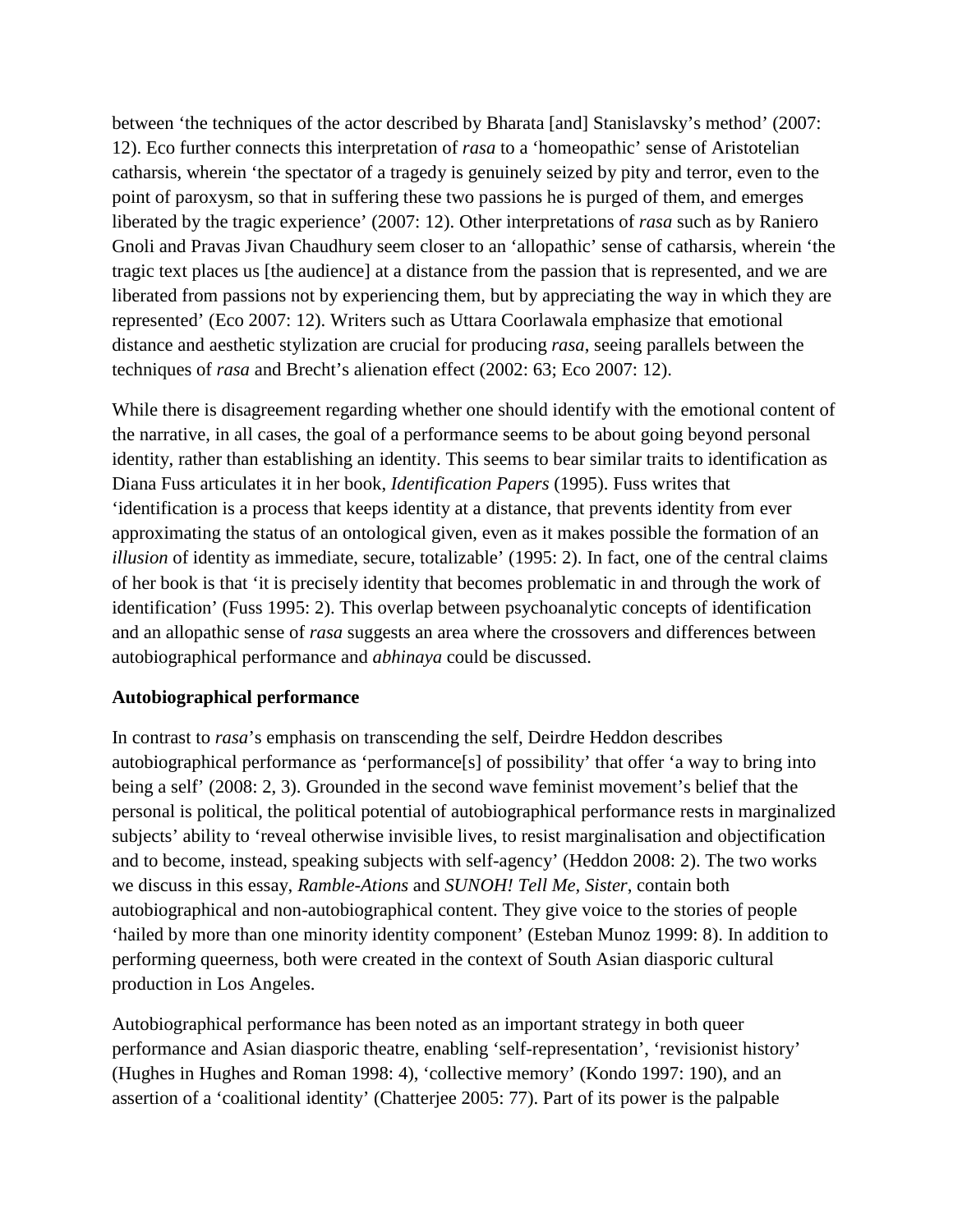immediacy of hearing a life-story straight from the horse's mouth; this direct and 'intimate mode of address' (Heddon 2008: 9) removes 'some level of safety' for the audience (Hughes in Hughes and Roman 1998: 4), 'interpolat [ing] us as "listeners" (Heddon 2008: 59). Ideally, this act of bearing witness to the marginalized subject's story creates a sense of *communitas* between performer and audience, formed through shared identity and sympathetic alliances.

### **Insider audiences**

Paradigmatically, both the communities targeted by identity-based autobiographical performance and the ideal viewer, or *rasika*, of *abhinaya* are insider audiences. As such, there are potential exclusions and limitations to the political efficacy of these two genres. The audiences for identity-based, autobiographical performances are often filled with 'already converted' (Kader 1990: 43) people whose identities and life experiences are similar to the performer, while, particularly in the diaspora, the cultural knowledge needed to 'read' *abhinaya* makes it in some sense 'identity-based'.<sup>3</sup> Identity-based performance privileging shared experience can run the risk of treating '[e]xperience [as an] anti-solidarity machine', 'a conservative tool' that 'affords a person or a group empowerment at the cost of leaving all those who do not share that experience, outside – with no role to play' (Mathew 2003).

Classically, however, the insider status of the ideal *rasika* is not predicated on shared experience but on refined artistic knowledge. The *rasika* is conceived of as a sympathetic spectator (*sahrudaya*), a connoisseur who actively partakes in the performance and is 'ideally disposed for reception of the piece and the tasting of *rasa*, [or] aesthetic flavor' (Chatterjee 2011). As such, the emotionally invested reciprocal gaze between performer and *rasika* contrasts with the 'traditional' western gaze, which Ann Cooper Albright describes as a '"consuming" gaze' that 'sit[s] back' to be entertained and eschews involvement (1997: xxii); this consuming gaze is caught up in market ideology and patriarchal visual objectification of the (dancing) female body.

Nevertheless, the emphasis on insider cultural knowledge in this classical interpretation of *rasa*  does not allow for production of *rasa* (or solidarity) across cultural difference. In addition, the *rasika*'s 'presumed level of knowledge has [potential] class implications' (Chatterjee 2011). Moreover, *rasa* theory's emphasis on de-personalization, anti-realism and achieving transcendence on a 'higher' spiritual plane seems incongruous with political action.

We move on now to a reading of D'Lo's *Ramble-Ations* and 'Ranri (widow/courtesan)', a section from the Post *Natyam* Collective's *SUNOH! Tell Me, Sister.* Both of these interdisciplinary performances function in the context of *natya*, which is described as a '"total" art form that unite[s] plot, acting, dance, poetry, music, architecture, fine arts, human values, and practically all other concerns of life in order to sustain and nourish an "otherworldly" emotional enjoyment (rasa)' (Visuvalingam 2005: 3). The tactical combination of autobiography and *abhinaya*-like techniques in these two works reconfigures solidarity and *rasa*, expanding them from their most conservative forms.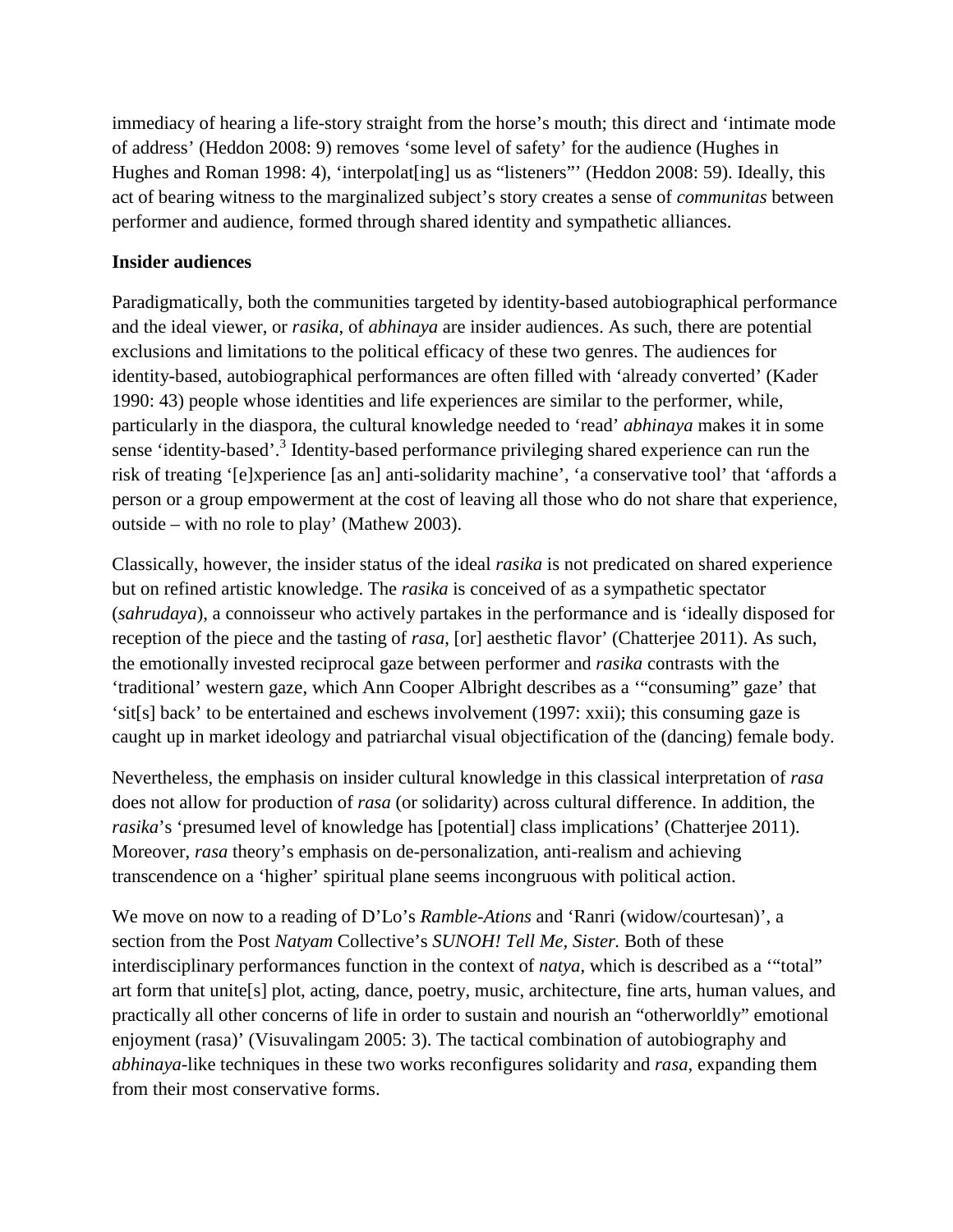#### *Ramble-Ations*

In *Ramble-Ations*, D'Lo performs a panoply of characters of diverse gender and cultural locations, including himself, most of whom are imaginatively translated from his own life.<sup>4</sup> The work shines a light on his experience of being marginalized by his gender presentation and sexuality, clearly resonating with Heddon's theorization of autobiographical performance as stemming from second wave feminism's impulse to become a 'speaking subject' by voicing one's invisible, marginalized life (2008: 3). While D'Lo's extensive use of autobiographical material in *Ramble-Ations* contradicts Indian *abhinaya*'s traditional emphasis on 'familiar characters of mythological status', his strategy of embodying multiple characters resonates with the techniques of *abhinaya* (Coorlawala 2002: 62). A solo *abhinaya* performer often performs 'plural subject positions', embodying 'both subject and object positions', with 'gender… performed as a location rather than a visible bodily given' (Coorlawala 2002: 63). D'Lo marks these character shifts through changes in physical carriage, voice and costume, corresponding roughly to the classical categories of *angika* (body), *vachika* (speech and text) and *aharya*  (costume, make-up, set) *abhinaya* set forth in the *Natyashastra* (Chatterjee 2011). *Ramble-Ations*' characters hail from varied gender, age, class and ethnic backgrounds. Though adopted from D'Lo's life, many of them are familiar characters for the South Asian diaspora (immigrant mother, Gandhi, etc.). Rather than privilege the first person, D'Lo's life story is largely told from their perspectives, with D'Lo appearing as himself in the role of the 'tour guide', a position similar to the narrator of classical *abhinaya*.

*Ramble-Ations* begins as D'Lo strides onstage with an energetic bounce, wearing baggy baseball shorts, a zipped-up white athletic jacket, small hoops in each ear, and sneakers. Head shaved, brown-skinned, he speaks with a warm brashness pitched slightly higher than a typical male, expelling phrases with assurance and a spoken word cadence. He introduces himself in the first person and hails the audience into his identity-world: 'This [your ticket] allows you to be honorary gay, honorary Sri Lankan, and honorary vegetarian [read: Hindu]' (D'Lo 2008). As he speaks about his homeland, Sri Lanka, and its marginalized place within South Asia, his speech is embedded in hip hop vernacular, peppered with colloquialisms such as 'big ups', 'wack' and 'mad good'. D'Lo engages his audience using the 'Afrocentric' 'dialogical speechform' of 'calland-response' (Kim 2007: 162). Comfortably and unmistakably masculine, he covers the stage space freely, an unpredictable rhythm in his knees and feet, punctuating his thoughts with hip hop gestures and the occasional ringing of a bell used in Hindu worship. He ends this remarkable performance of his intersectional, masculine, Sri Lankan, American, hip hop, Hindu and queer identity by interpellating the audience, establishing a solidarity predicated not on common identity but on the shared struggle of embodying hyphenated, split identities: 'We're split. Not here nor there, you've heard the story, if you're here tonight, you probably live it ...' (D'Lo 2008).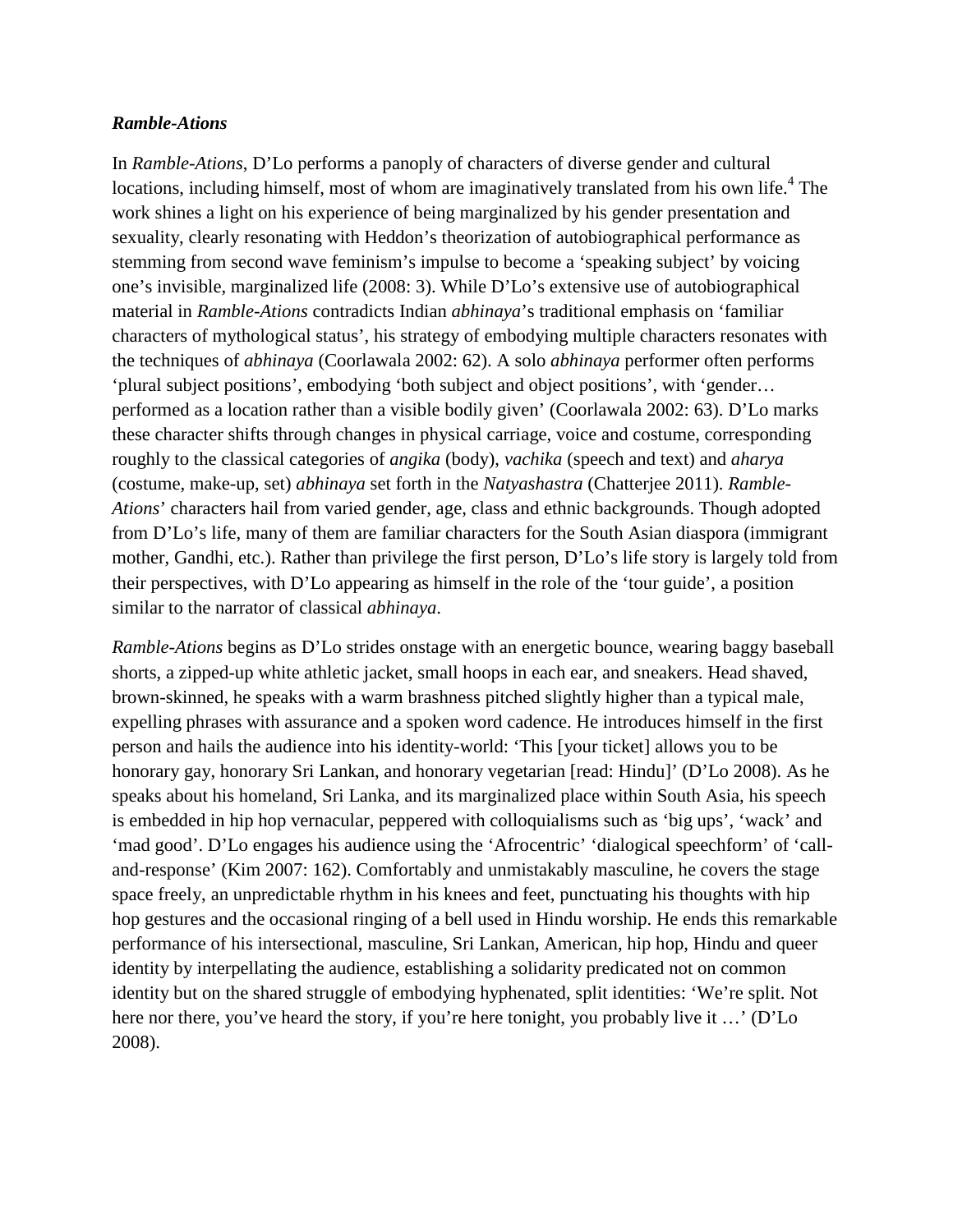Shortly after D'Lo exits, he reappears in drag as his immigrant mother, Amma. Neatly wrapped in a modest red sari that emphasizes her rounded breasts and the flare of her hips, Amma wears South Asian style gold jewellery and has a long, black, well-oiled braid of hair. She speaks English clearly in a slightly high-pitched, Tamil accent. Amma tells the audience about her beloved daughter, D'Lo, expressing a rather charming bewilderment about her daughter's sexuality and masculinity: 'At first it was all a shock to me. We don't have the gays in Sri Lanka' (D'Lo [2006] 2011). Amma associates homosexuality with whiteness, saying, 'I know what a gay looks like, I watch the TV. You know Ellen Degeneres, Rosie O'Donell, that tennis player Martina Nava … Nava … Martina Navabalachandran. You see, all these are white people. And my daughter is not even fair skinned' (D'Lo [2006] 2011). Throughout, Amma's legs and arms stay demurely close to the centre of her body. She spends most of the scene sitting, modestly adjusting the *pallu* of her sari to maintain a proper appearance, and walking to the altar to pick up a Hindu idol or item of worship, which she polishes carefully with a handkerchief. As such, she is an image of ideal South Asian Hindu femininity: chaste, devout and motherly. She ends saying, 'I realized that all this is my karma … I may not understand this gay business … But she is my daughter, and I must love her'.

The scene ends with the performer unwinding out of the sari as the lights fade, a Brechtian manoeuvre that denaturalizes gender, highlighting how D'Lo disidentifies<sup>5</sup> with an idealized Hindu femininity by impersonating, with humour and humanity, his mother. As Gayatri Gopinath writes in *Impossible Desires*, her analysis of queer South Asian diasporic culture, while analyzing Shyam Selvadurai's 1994 novel, *Funny Boy:*

[A] performance of queer femininity radically reconfigures hegemonic nationalist and diasporic logic, which depends on the figure of the woman as a stable signifier of 'tradition.' Within a queer diasporic imaginary, the lost homeland is represented not by the pure, self sacrificing wife and mother but rather a queer boy in a sari.

(2005: 174)

D'Lo's performance of queer femininity is further complicated by the fact that he is a transgender rather than cisgender man. The audience's pleasure in his artful female impersonation, in drag's ironic subversion of gender roles, is haunted by the awareness that society intended for D'Lo to embody this sari-clad image of Hindu femininity in daily life, that Amma is the woman he never grew up to become.

As the piece progresses, D'Lo takes on a dizzying array of different characters, shifting his physicality (*angika abhinaya*), voice (*vachika abhinaya*) and costume (*aharya abhinaya*) accordingly. We meet Vanathi Vivekanda Moorty, a slightly air-headed valley girl with fashionably layered long hair, whose high feminine voice trembles with tears (*vachika abhinaya*), as she stands demurely with her legs together (*angika abhinaya*) in a narrow skirt and silver high heels (*aharya abhinaya*). Later we meet Gandhi G., who looks suspiciously like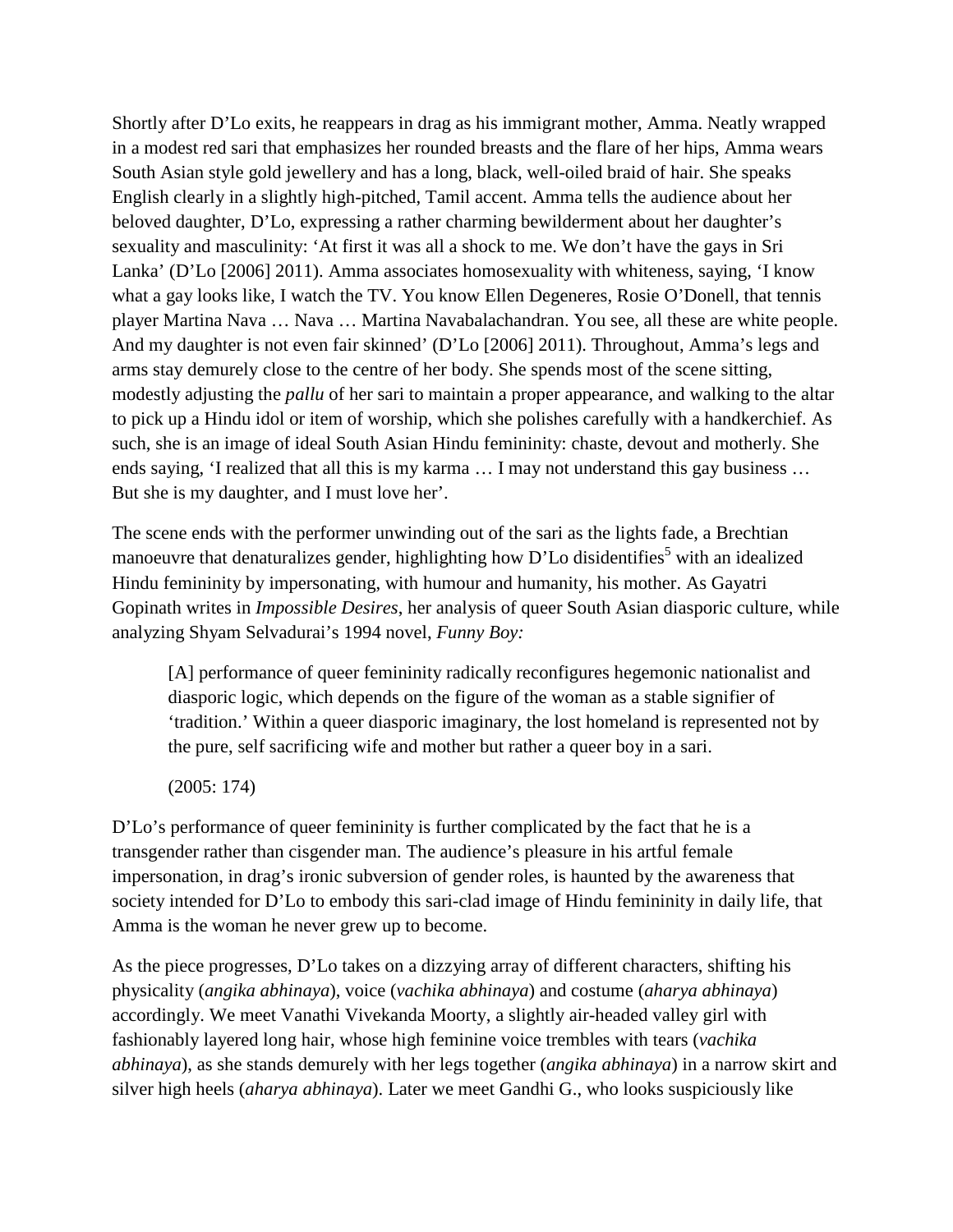Mahatma Gandhi with his bald head, grey moustache and round glasses. Wearing a white dhoti and shawl (*aharya abhinaya*), he speaks with a raspy South Asian accent (*vachika abhinaya*) and hobbles creakily with a cane, swearing and taking swigs from a flask (*angika abhinaya*). The show also includes White Eagle, a female African American 'healer', and Nic, a stud and theatre janitor who composes hip hop love poetry. These characters shed light on D'Lo through their perspectives, undermining autobiography's traditional focus on the first person 'I' and illustrating Fuss's theory that 'the detour through the other … defines the self' (Fuss 1995: 2).

The power of autobiography and *rasa* are mobilized together during a key emotional moment in *Ramble-Ations* when D'Lo, addressing the audience as himself, reinvents the Hindu ritual of *arathi*. He unveils, complicates and honours his transgender body through an intimate, vulnerable act of undressing and binding his upper body. Ringing a bell used in Hindu worship, he prostrates deeply to the audience, then stands and says:

I got this stage [arms gesture downward in a V] … and I got you [left arm lifting to reference the audience]

And I revere this [arms gesturing in circles between his center and the audience] like I revere any woman,

Lover Mother Sister Friend [hands slowly rise upwards]

Cuz this stage holds me up [hands above head, as if holding something heavy] like only a woman can.

(D'Lo [2006] 2011)

The vulnerable act of undressing, particularly loaded for a transgender person, $6$  and  $D'Lo's$ direct address to the audience create a performer–audience intimacy characteristic of the autobiographical pact. Reverently referring to the reciprocal exchange between performer and audience in a way that resonates with *rasa* theory, D'Lo locates the stage as both sacred and queer space, a place of performative possibility that supports him 'like only a woman can'.

## **'Ranri (widow/courtesan)'**

'Ranri (widow/courtesan)' is a duet section from the Post *Natyam* Collective's evening-length piece, *SUNOH! Tell Me, Sister*, which combines autobiographical performance, verbatim theatre and the performance of history, drawing on '(1) the histories of India's dancer-courtesan, (2) community work with domestic violence survivors, and (3) the performers' personal struggles with tradition' (Lee 2011). As in *Ramble-Ations*, the performers employ *abhinaya*'s technique of embodying multiple characters from varied gendered, cultural and historical locations, including themselves. The autobiographical components of the larger show serve in part to establish a selfreflexive, critical stance towards Indian dance tradition, questioning the dance-forms' choreographies of gender (as in Cynthia Ling Lee's 'Learning to walk like Radha') or its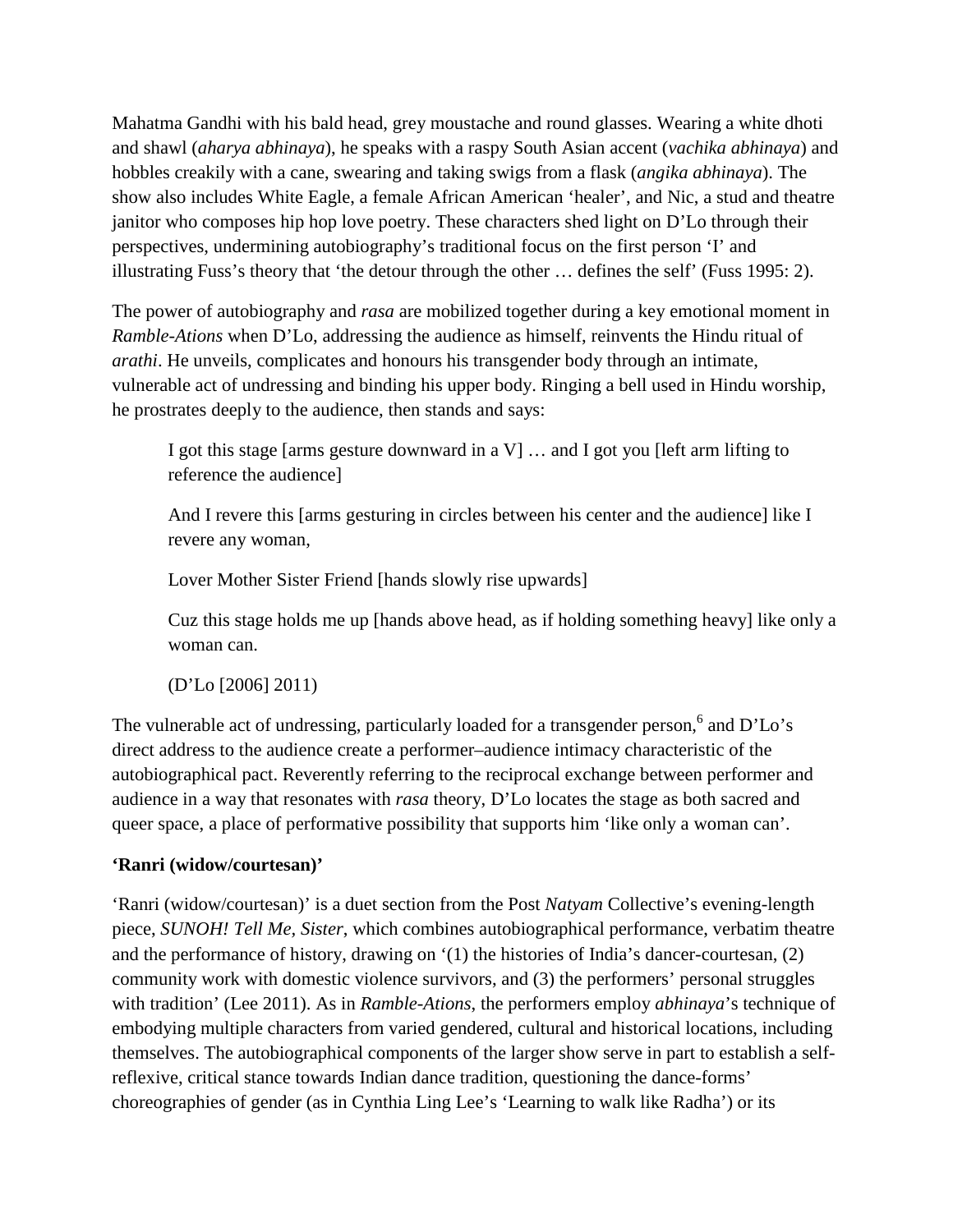disconnection from the lived political realities of contemporary women (as in Shyamala Moorty's 'I see, but …'). The performers, who have significant training in different Indian classical dance forms, disidentify with the performance of idealized Hindu femininity that is shared by the various styles they practice. They challenge the nationalist and diasporic identity constructions of Indian classical dance by appropriating and translating canonical *abhinaya* techniques to imagine erotic, queer alternatives.

Throughout 'Ranri (widow/courtesan)' the relationship between the two women performers keeps shifting and thus remains ambiguous to the audience. Cynthia traces, in chronological fashion, the life-story of Rasulanbai, a child widow who escapes her abusive in-laws by becoming a courtesan. The character of Rasulanbai is loosely inspired by an historical but little known person documented in Veena Oldenburg's fieldwork on courtesan communities in Lucknow, North India, in the 1970s. Shyamala, on the other hand, changes roles and shifts between time periods throughout the piece, enacting the child bride's mother, herself as contemporary dancer and potentially the courtesan's lover.

About midway through the piece, Shyamala, playing herself, has a conversation with Rasulanbai, the courtesan. Shyamala kneels in front of a large semi-transparent scrim facing the audience, while Rasulanbai, wrapped in a sari with her head covered, stands behind the scrim on an upstage right diagonal.

'So, Rasulanbai …' – asks Shyamala – it seems as if they are in mid-conversation – '… then you ran away to become a courtesan?'

Rasulanbai: 'Tell me, sister, what would you have done if [smacks fist in hand] everyday?' (Lee and Moorty 2011). The courtesan responds to the questions in a patient, dignified voice, while taking the sari off her head.

The dialogue that unfolds from here walks a fine line between acknowledging and romanticizing the possible power of the courtesan, who can supposedly make a viewer 'fall in love with [her]' 'just with the lift of an eyebrow' (Lee and Moorty 2011). However, unlike a 'conventional diasporic [nostalgic] discourse' (Gopinath 2005: 4), this exchange enters a queer diasporic discourse:

If conventional diasporic discourse is marked by this backward glance, this 'overwhelming nostalgia for lost origins, for "times past"' a queer diaspora mobilizes questions of the past, memory, and nostalgia for radically different purposes. Rather than evoking an imaginary homeland frozen in an idyllic moment outside history what is remembered through queer diasporic desire and the queer diasporic body is a past time and place riven with contradictions and the violences of multiple uprootings, displacements and exiles.

(Gopinath 2005: 4; Hall 2006)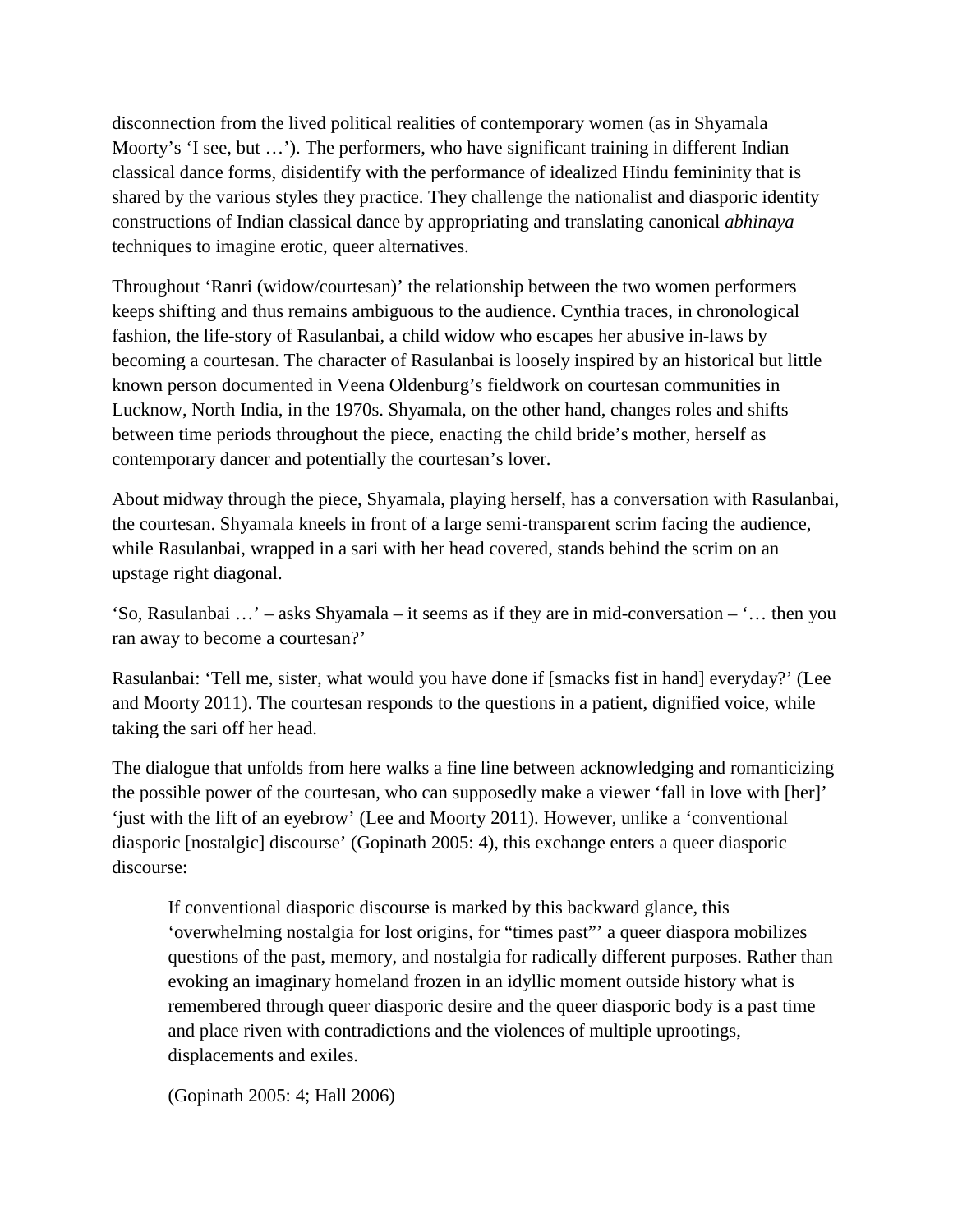In this moment, Shyamala confronts her dance's history by questioning her artistic ancestor, the courtesan who was central for the development of (erotic) *abhinaya*. She asks Rasulanbai, 'But all your poetry is about love and heartbreak and yearning. Is it all fake, or do you have real love in your life?' The courtesan declares, 'We have love. But love isn't for the public; love isn't for one's patron. Love? We keep that between ourselves' (Lee and Moorty 2011).

The almost-romanticizing verbal exchange morphs into a romantic, that is, erotic, physical exchange. The contemporary dancer now turns to face Rasulanbai, sitting on a diagonal with her back to the audience. Gently, the sound of a tabla enters, initially with electronic elements, which disappear and transition into a *thumri*, a light classical North Indian song-form associated with femininity, love and courtesan culture (Du Perron 2002).

Rasulanbai slowly takes off her sari in a luxurious, sensual motion. The contemporary dancer watches her, reaches towards the scrim with her right hand, gets up slightly, lifts her hands and traces the form of the courtesan with both hands in *hamsasya hasta*, from top down, while Rasulanbai melts to the ground and turns around. She sits in an open, elegant pose reminiscent of courtesan images. The contemporary dancer in front of the scrim sits on her left heel, right leg slightly pulled up. Her body language has transformed from casual to mirroring the Indian 'classical' poise of the courtesan.

The two women begin to dance with each other, separated by the sheer scrim. Though this is an *abhinaya* duet, the faces of the dancers are not clearly seen. The facial expression, for which *abhinaya* is often a shorthand, has to be imagined. The bodies and hands tell of a story unfolding between the women. The women are not engaging the gaze of the audience but looking at each other.

Rasulanbai lifts her arm in an elegant gesture and gently, brings it down in a waving motion, as if tracing something, while the contemporary dancer watches the hand, mirrors its paths in her body and sensually reacts to the motion in her own body. The courtesan now plucks flowers, and the contemporary dancer accentuates each plucking movement from her sternum, ending with a circular motion of her full upper body, her hands circling her breasts, parallel to the circling motion of the courtesan's hands, indicating a beautiful flower. The motion ends with both of them tracing paths, reaching towards each other, getting up onto their knees, almost meeting.

At one moment they seem to be in dialogue with each other, mirroring, then engaged in a sensual exchange. At other points they seem to be on internal, parallel erotic journeys that may or may not intersect. Shyamala's character is ambiguous here: is she now the courtesan's lover, or her transhistorical student, mirroring her guru's movements in order to learn the form of *abhinaya*  (Lee 2006)? Does she copy, or does she react sensually to an imagined touch of her lover? Does she act, or does she receive pleasure? Does she identify with the courtesan or desire her – or both? Do *viraha bhava* (longing/lost love) and psychoanalytic identification's desire for a lost love object (Fuss 1995) intersect? And how might Shyamala's desire and longing for the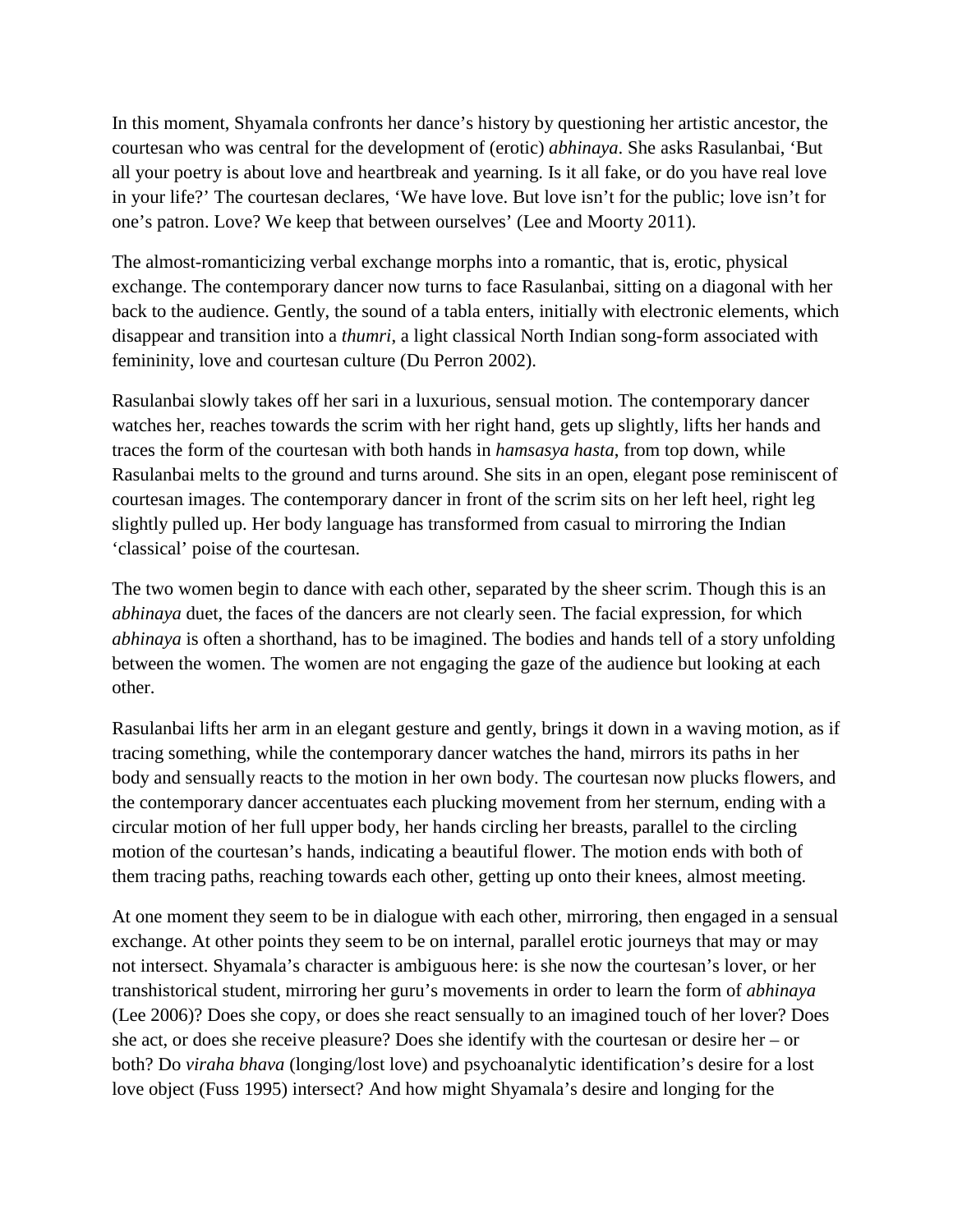courtesan destabilize her sense of self and 'keep [her personal] identity at a distance' (Fuss 1995: 2)?

## **Conclusion: Politicizing the** *rasika* **– translations for an activist context**

Both D'Lo's *Ramble-Ations* and Post *Natyam* Collective's 'Ranri (widow/courtesan)' tactically intersect the techniques of autobiography and *abhinaya* in their performance of queerness. In so doing, they embrace and disidentify with these two genres, testing and extending their limits.

D'Lo expands identity-based autobiographical performance beyond a performance of the self, embodying multiple characters of diverse genders and cultural locations in a way resonant with *abhinaya* technique. He also expands solidarity from its most conservative form, where 'narrative closure' 'prevents solidarity beyond a particular, narrowly defined community' (Chatterjee 2005: 308). Instead of asking the audience to identify with his story based on shared experience, he interpellates his audience as allies sympathetic to his cause of freedom when he says: 'This [your ticket] allows you to be honorary gay, honorary Sri Lankan, and honorary vegetarian [read: Hindu]' (D'Lo 2008). By buying the ticket and coming to witness the show, the audience has entered the story of his life as honorary members.

Post *Natyam* Collective members Cynthia Ling Lee and Shyamala Moorty, on the other hand, use an autobiographical stance to create critical distance from Indian dance tradition, a 'queer diasporic' stance that mobilizes questions and reveals contradictions about the past (Gopinath 2005: 4). They not only render the defamed and disinherited ancestor of their dance, the courtesan, visible, they disidentify with *abhinaya* in its de-eroticized classical form, using its techniques to translate *sringara rasa* (the *rasa* of love) into an erotic, desiring relationship between two women. They restage an impossible kinaesthetic connection: impossible because it bridges the past and the present and impossible because it stages an impossible subject in Gopinath's terms, namely, a female, queer, diasporic subject.

In light of these tactical intersections, we would like to end with a choreo-theoretical move: a political appropriation or 'queering' of the *rasika* and *rasa* theory. Instead of the *rasika* as highclass connoisseur, we reconfigure the *rasika* as an 'ally' 'who is willing to embark on the journey of the performance together with the performer' but 'not necessarily someone who has "deep" insider knowledge' (Chatterjee 2011). As a political ally, the *rasika* may be sympathetic without being 'steeped in the intricacies of the art-form' or directly identifying with the protagonist/performer (Lee 2006). The *rasika*-as-ally 'would be a viewer of "radical" "openness," a viewer who, rather than seeing her or his own reflection in an unfamiliar performance, has "the capacity to [see] that which [she or he] does not already understand"' (Lee 2006: 21–22, quoting Dipesh Chakrabarty), to be 'moved by what does not belong to [her or him]' (Sara Ahmed, as quoted by Heddon 2008: 153). Politicizing the *rasika* potentially informs 'an *anti-identitarian identity politics* in which commonality is not forged through shared images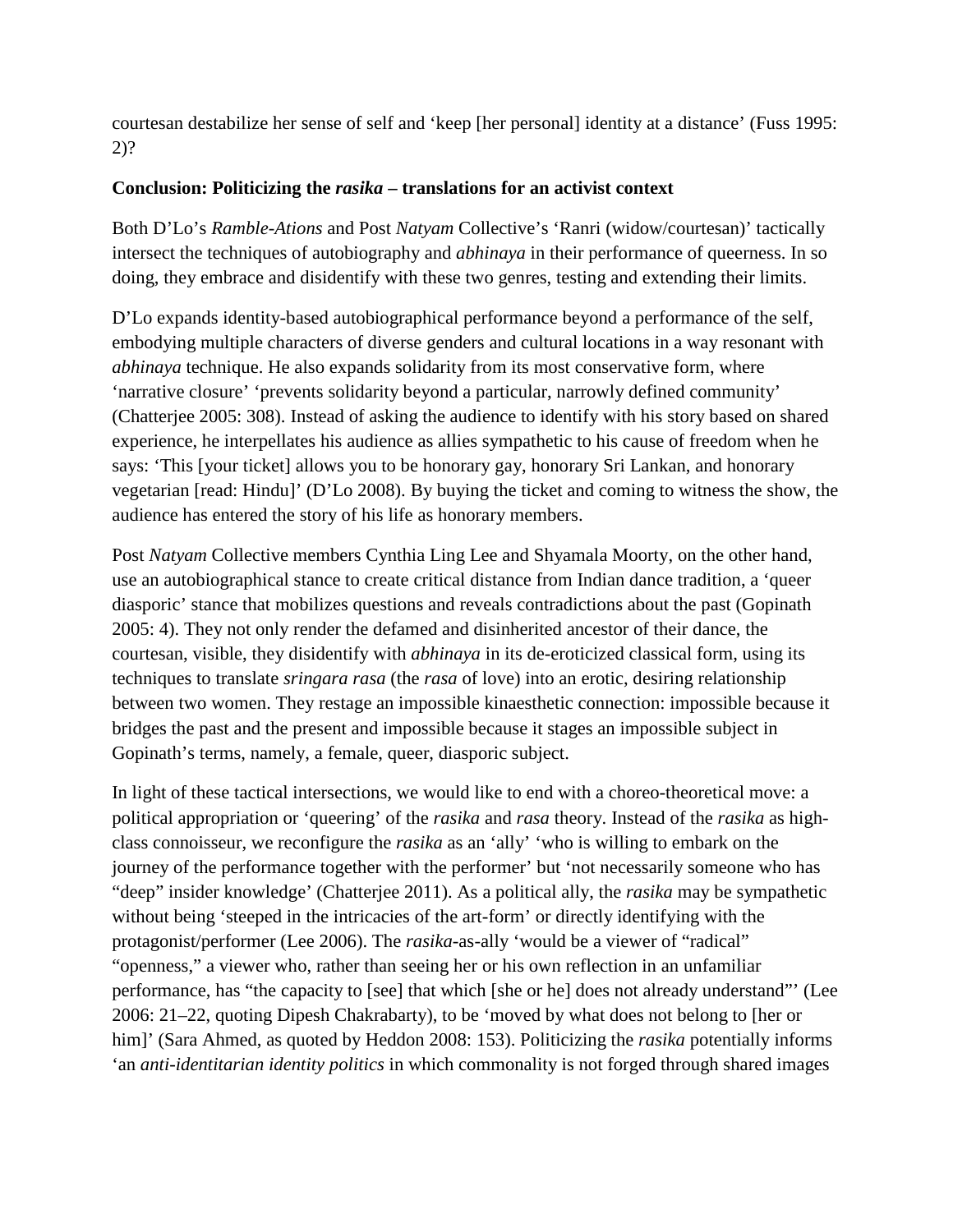and fixed identifications but fashioned instead from connotative images that invoke communal structures of feeling' (Esteban Munoz 1999: 176, original emphasis).

If the politically re-appropriated *rasika* becomes an ally, then the spiritual transcendence of classical *rasa* can be translated to – or tactically misrecognized as – political emancipation. Christine Garlough describes how South Asian activist diasporic performances 'employ[] sentiment and relationality to evoke emotion and a sense of emancipation' (2013: 12). A politically

re-appropriated *rasa* would, to recontextualize David Halperin's words, entail 'cultivat[ing] that part of oneself that leads beyond oneself, that transcends oneself'; as Jose Esteban Munoz states, '[t]his moment of transcendence is the moment in which counterpublics become imaginable; it is a moment brimming with the possibility of transformative politics' (1999: 178, 179).

# **Notes**

1. Originally an anti-gay epithet, the term 'queer' was reclaimed by Queer Nation and ACT UP! AIDS activists in New York in the early 1990s.

2. The *Natyashastra* is estimated to have been written sometime between 200 bc and 200 ad by Bharata, or compiled by multiple authors. Sometimes it is dated as early as the 6th century bc (Schechner 2001: 28).

3. We make this argument regarding *abhinaya* for the particular context of the South Asian diaspora in the United States, where South Asian performing arts practices can be seen as a way of learning and reproducing 'Indianness'. For a more detailed discussion, see Chatterjee (2005: 43–44) and Katrak (2004: 80).

4. Throughout the article we refer to D'Lo using 'he', following his current preference for the masculine pronoun. However, in 2008, when the video of *Ramble-ations* that we reference during our analysis was recorded, many people still referred to D'Lo as 'she'. D'Lo has performed *Ramble-Ations* post-transition.

5. Drawing on Althusser's theory of interpellation, Jose Esteban Munoz conceptualizes 'disidentification [as] a remaking and rewriting of a dominant script', distinct from identification (adhering to dominant ideology) and counter-identification (directly opposing dominant ideology) (1999: 23, 11).

6. D'Lo has had top surgery since this performance, bringing further complexity to this performative moment.

# **References**

Albright, Ann Cooper (1997), *Choreographing Difference: The Body and Identity in Contemporary Dance*, Middletown: Wesleyan University Press.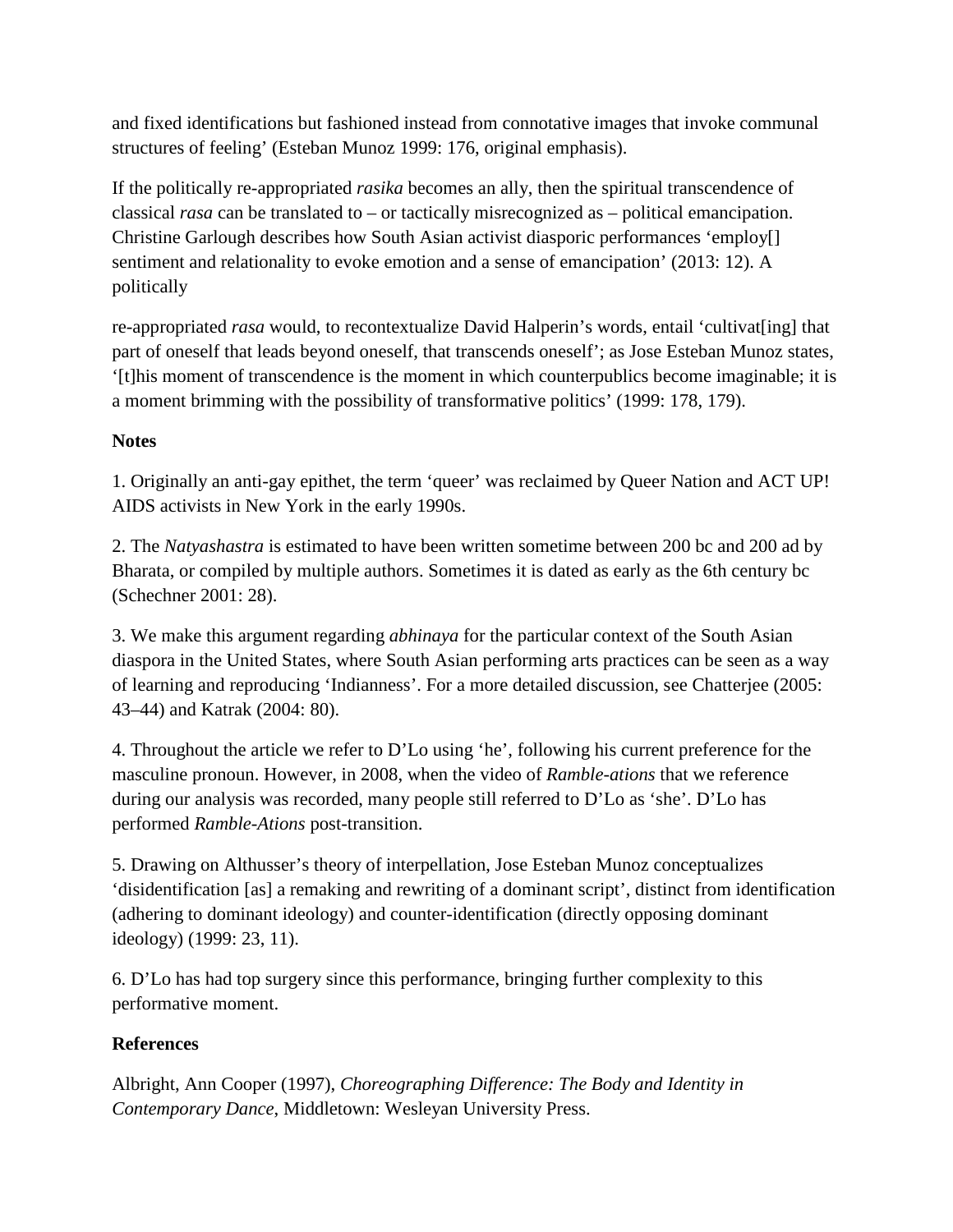Chatterjee, Sandra (2005), 'Undomesticated bodies: South Asian women perform the impossible', Ph.D. dissertation, Los Angeles: University of California.

—— (2011), 'An exercise in translation: Performing the South Asian female body in California and Bavaria', unpublished paper, *Konstanzer Meisterklasse*, University of Konstanz, 26 July 2011.

Coorlawala, Uttara Asha (2002), 'It matters for whom you dance: Audience participation in Rasa Theory', in *Symposium Proceedings for Dance in South Asia: New Approaches, Politics, and Aesthetics,* ed. Pallabi Chakravorty, Swarthmore: Swarthmore College, 3 March. 3, pp. 61–66.

D' Lo (2008), *Ramble-Ations: A One D'Lo Show*, Intermedia Arts, Minneapolis, MN, USA, 17– 19 April.

—— ([2006] 2011), *Ramble-Ations: A One D'Lo Show*, unpublished script.

Du Perron, Lalita (2002), 'Thumri: A discussion of the female voice of Hindustani music', *Modern Asian Studies*, 36: 1, pp. 173–93.

Eco, Umberto (2007), 'Rasa and taste', http://www.umbertoeco.it/CV/Rasa%20and%20Taste.pdf. Accessed 12 February 2012.

Esteban Munoz, Jose (1999), *Disidentifications: Queers of Color and the Performance of Politics*, Minneapolis: University of Minnesota Press.

Fuss, Diana (1995), *Identification Papers: Readings on Psychoanalysis, Sexuality, and Culture*, London and New York: Routledge.

Garlough, Christine (2013), *Desi Divas: Activism and Acknowledgment in Diasporic Performances*. Jackson: University Press of Mississippi.

Gopinath, Gayatri (2005), *Impossible Desires: Queer Diasporas and South Asian Public Cultures*, Durham: Duke University Press.

Hall, Donald E. (2003), *Queer Theories*, New York: Palgrave Macmillan.

Hall, Stuart (2006), 'Cultural identity and diaspora', in Jana Evans Braziel and Anita Mannur (eds), *Theorizing Diaspora*, Malden, MA: Blackwell, pp. 233–46.

Heddon, Deirdre (2008), *Autobiography and Performance*, New York: Palgrave Macmillan.

Hennessy, Keith and Phelps, Julie (2010), 'Call for artists: *TOO MUCH! A Queer Marathon (SF)*', World Arts and Cultures Graduate StudentAssociation, 25 November, http://lists.ucla.edu/cgi-bin/mailman/listinfo/wac\_gso. Accessed 25 November 2010.